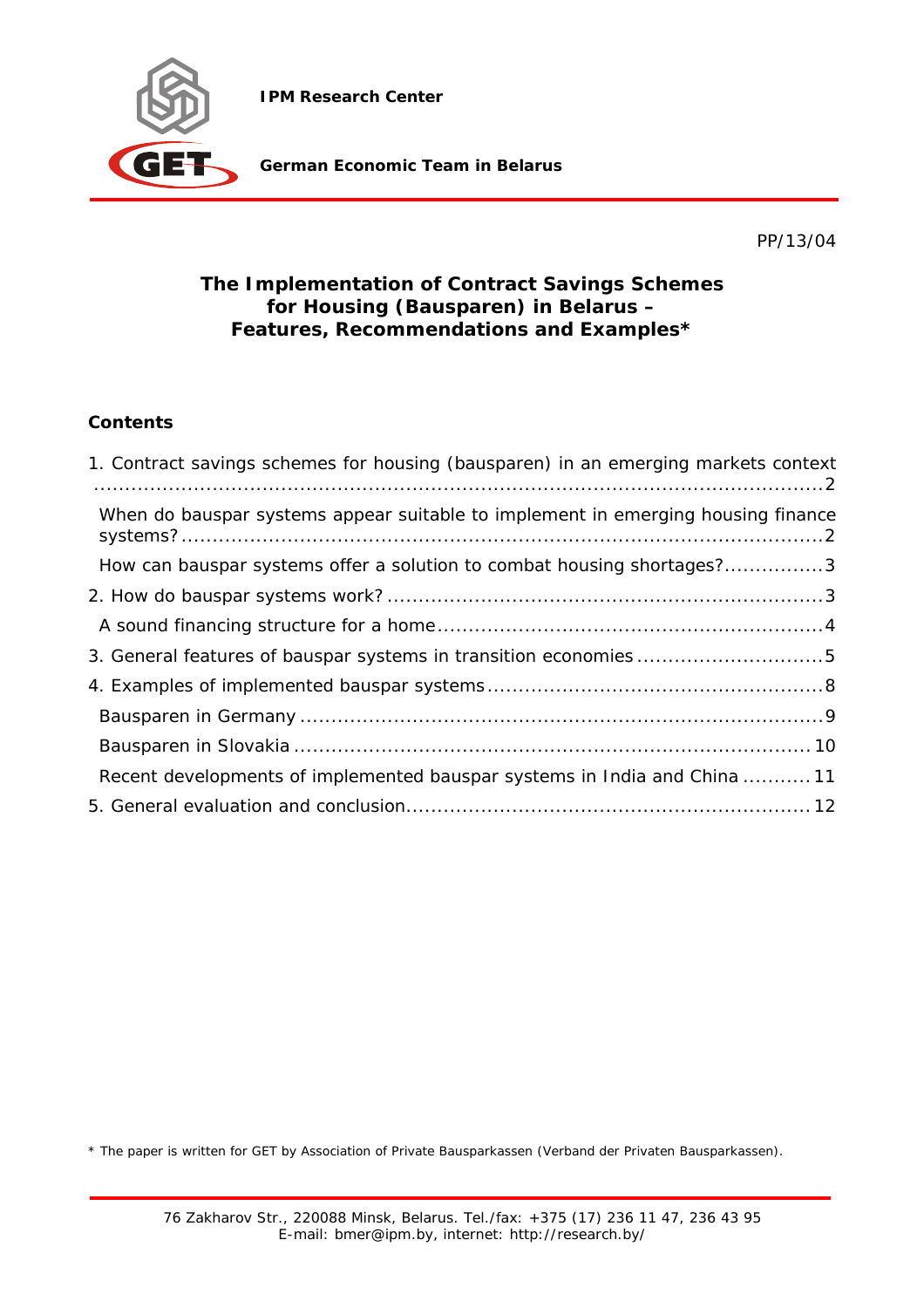## **1. Contract savings schemes for housing (bausparen) in an emerging markets context**

Housing is an endless topic for dinner party chats in Belarus as well as in Germany. This is not surprising since housing is often the single biggest component of their wealth. For example, housing in Western Europe accounts for as much as 30 – 40 % of total household wealth. If people do not have a house, there is a strong desire to have one (or at least to renovate the own house). In this context, the question of how to finance such transactions is raised which is in a strong correlation with affordability, in particular for low to middle income groups.

*When do bauspar systems appear suitable to implement in emerging housing finance systems?* 

- Affordability: the Department of Housing and Urban Development (USA) defines "affordable housing" as a home which costs less than 30 % of a family's income in either rent or a monthly mortgage. When households pay more than 30 % of a family income, they tend to skimp on other necessities, such as health care. Poor access to housing loans, especially for low to middle income groups, is usually caused by:
	- Ill-functioning legal conditions: the existence of a working legislation and stable institutions (e.g. Central Bank) are an essential prerequisite for a functioning banking sector. As for housing finance, incomplete land registries for example make it rather difficult to convert property into liquid funds through a mortgage (since there is no clear, registered title to the land and the registration of the mortgage in the land register).
	- Underdeveloped retail financial markets: a poorly-developed banking sector lacks the capacity of providing long-term capital for long-term investments. Often, property value monitoring is hardly achievable. Thus, banks hesitate to enter into housing finance.
	- One consequence of an ill-functioning banking sector is an absence of longterm savings/low official savings ratios. In addition, other institutional longterm investors (pension funds, insurance companies etc.) remain underdeveloped. Coupled with that, people prefer to put their savings into "shoe-boxes" instead of channelling them into the banks, which could use these funds to finance medium/long-term housing investments. To give you an example, experts estimate that the shoe box money in Russia amounts up to USD 20 billion – 50 billion (in foreign currency, as a result of the financial crisis of 1998 because the confidence in the stability of the Ruble is still limited).
	- Income: typically, the residential mortgage markets in transitions economies are characterised by vast differences between house prices and the incomes of the citizens. In addition, banks face substantial difficulties taking into consideration the legal, but undeclared incomes when assessing the creditworthiness of the potential borrowers. However, these incomes account for a considerable share of private household revenues.

In conclusion, we may identify three main reasons why market based long-term finance for housing is difficult to obtain in transition economies, especially for middle and lower income groups:

1. High inflation rates have been so far an obstacle for long-term savings. As a result, banks lack long-term funding sources in order to finance long-term projects (e.g. housing).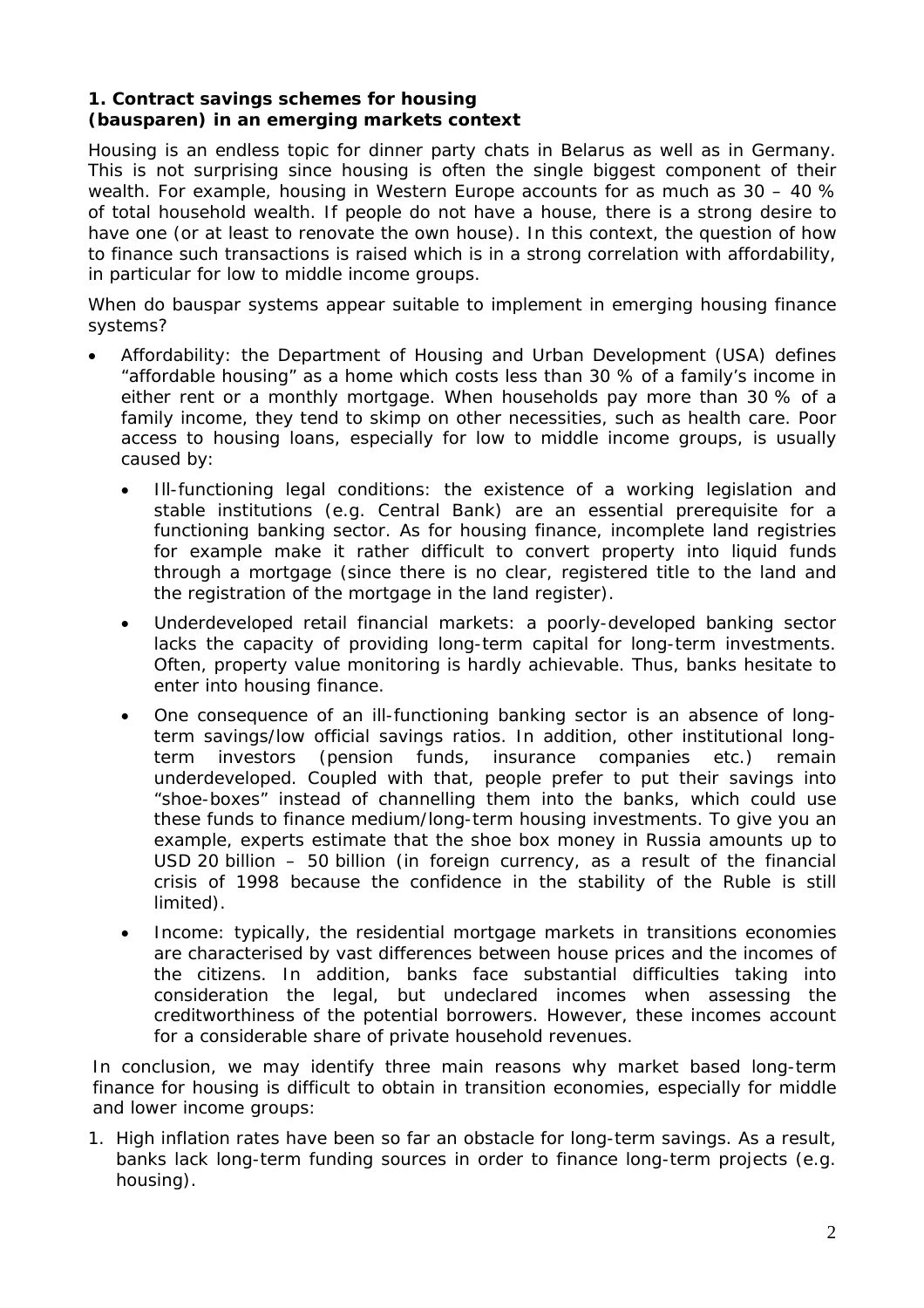- 2. Ambiguous attitude of banks towards property as collateral; foreclosure is often difficult.
- 3. Banks focus on corporates. Retail banking is limited to selected customers (higher income groups) and few transactions/services (e.g. credit cards, payment cards, consumer loans and payment services).

## *How can bauspar systems offer a solution to combat housing shortages?*

With rising economic growth, demand for housing also increases in Belarus. In this context, bauspar systems may help mitigate housing shortages and improve housing affordability. Before implementing bauspar systems, answers to the following questions should be found:

- When are bauspar systems likely to be successful in mobilising long-term savings for housing? Why will a household (especially middle and lower income groups) conclude a bauspar-contract? When is a bauspar-contract attractive for them?
- How do bauspar systems react under changing macroeconomic and financial market conditions? When will a bank offer bauspar-contracts?
- Which risks does the bauspar system entail, both to the banks that offer them and to the government that support them? How do bauspar systems contribute to the development of financial markets and the housing sector? What kind of difficulties do financial authorities face in regulating bausparkassen?

The objective of this paper is to give you an answer to these questions raised. In addition, the answers will be supported by examples of already existing bauspar systems.

## **2. How do bauspar systems work?**

The bauspar system offers a dedicated loan-linked form of saving. It links a phase of contractual savings remunerated below market interest rates to the promise of a housing loan at a rate fixed below market at the time of the conclusion of the bauspar-contract. Originally designed to provide long-term funds to be specifically channelled into the housing sector at a time when long-term finance was not available and reconstruction was a national priority, bauspar systems have won a positive record in continental Europe.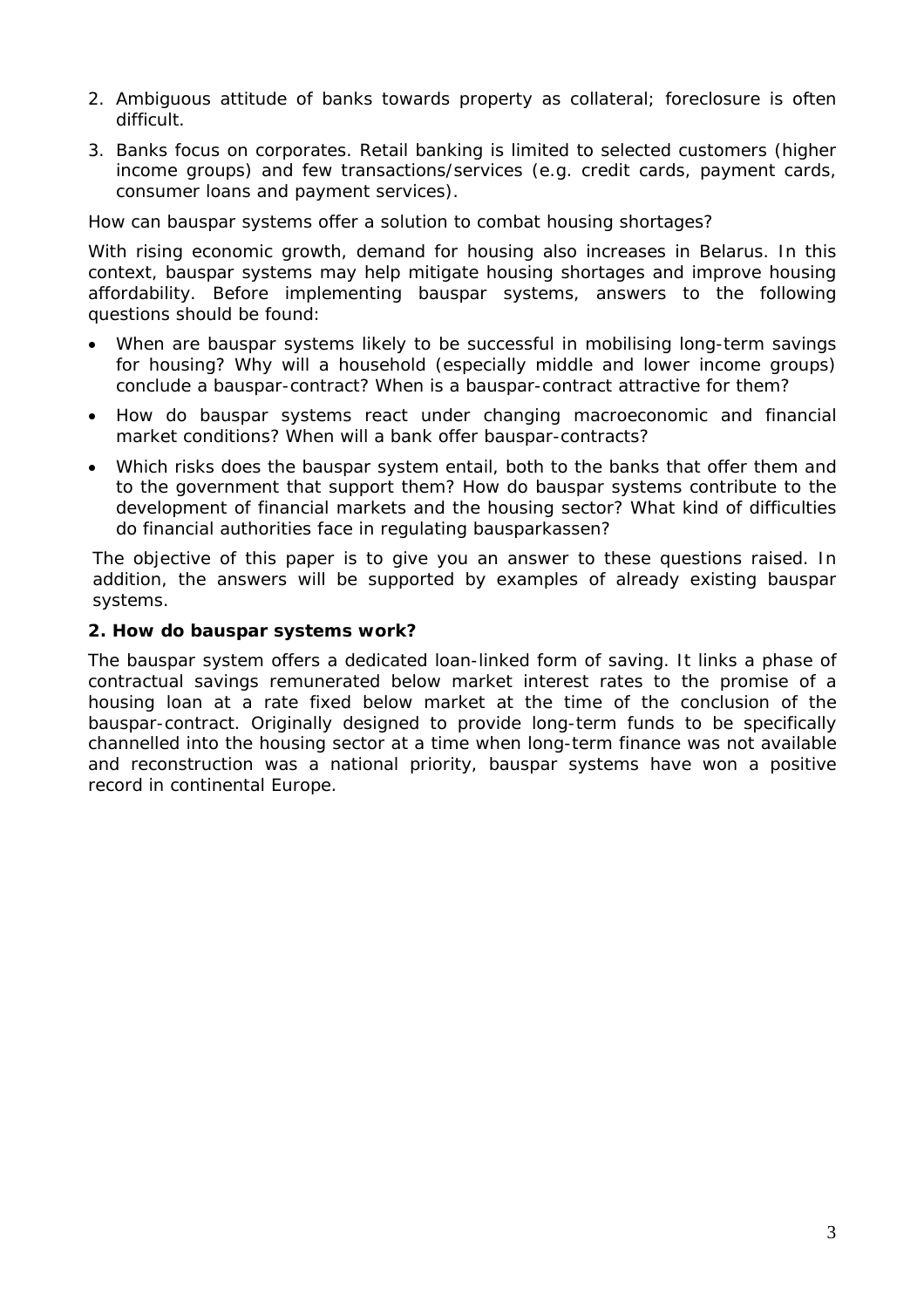# **How do bauspar systems work?**



In general, the bauspar contract is designed in a way that the accumulation of savings is linked to a loan offer. Thus, we can differentiate four elements:

- 1. Conclusion of the contract with the following items such as specific contract sum (in our example  $\epsilon$  10,000), savings rate, repayment rate, interest rates for the savings and the loan etc.
- 2. Savings period: up to 40 50% of this amount will be saved (=  $\epsilon$  4,000 - $\epsilon$  5,000) in monthly instalments. The use of the funds is restricted to housing purposes.
- 3. Allocation period: in general, the customer saves for 3 or 5 years, before a loan offer will be made to him. Once the customer has completed the savings period, he is entitled to a loan. The size of the loan is usually the difference between the contract sum and the amount saved (e.g. in our case  $\epsilon$  6,000 -  $\epsilon$  4,000).
- 4. Since the bauspar system is managed as a closed system, banks can only allocate those saved funds in form of loans to the customers, which the banks have previously collected. Hence, customers are subject to a waiting period the length of which depends on the availability of funds. The challenge for the bausparkasse in managing such an "allocation pool" is to balance fluctuating inflow and outflow of funds in order to meet all the future loan demands of the customers within a reasonable time span. Short and consistent waiting periods are an important factor of the attractiveness of the system. Therefore, specific queuing rules determine the sequence of the loan disbursements to the customers.
- 5. Loan period: the customer repays his loan on the basis of the agreed interest rate.

#### *A sound financing structure for a home*

In Germany, you will regularly find the following financing structure: a combination of a bauspar loan and a mortgage loan has appeared as a good solution of a balanced financing structure of a home. The bauspar-funds which account for roughly 30 % of the purchase price of a home supplements the mortgage loan (50 % of purchase price) and the down-payment (20 % of purchase price). The bauspar system has a complementary function.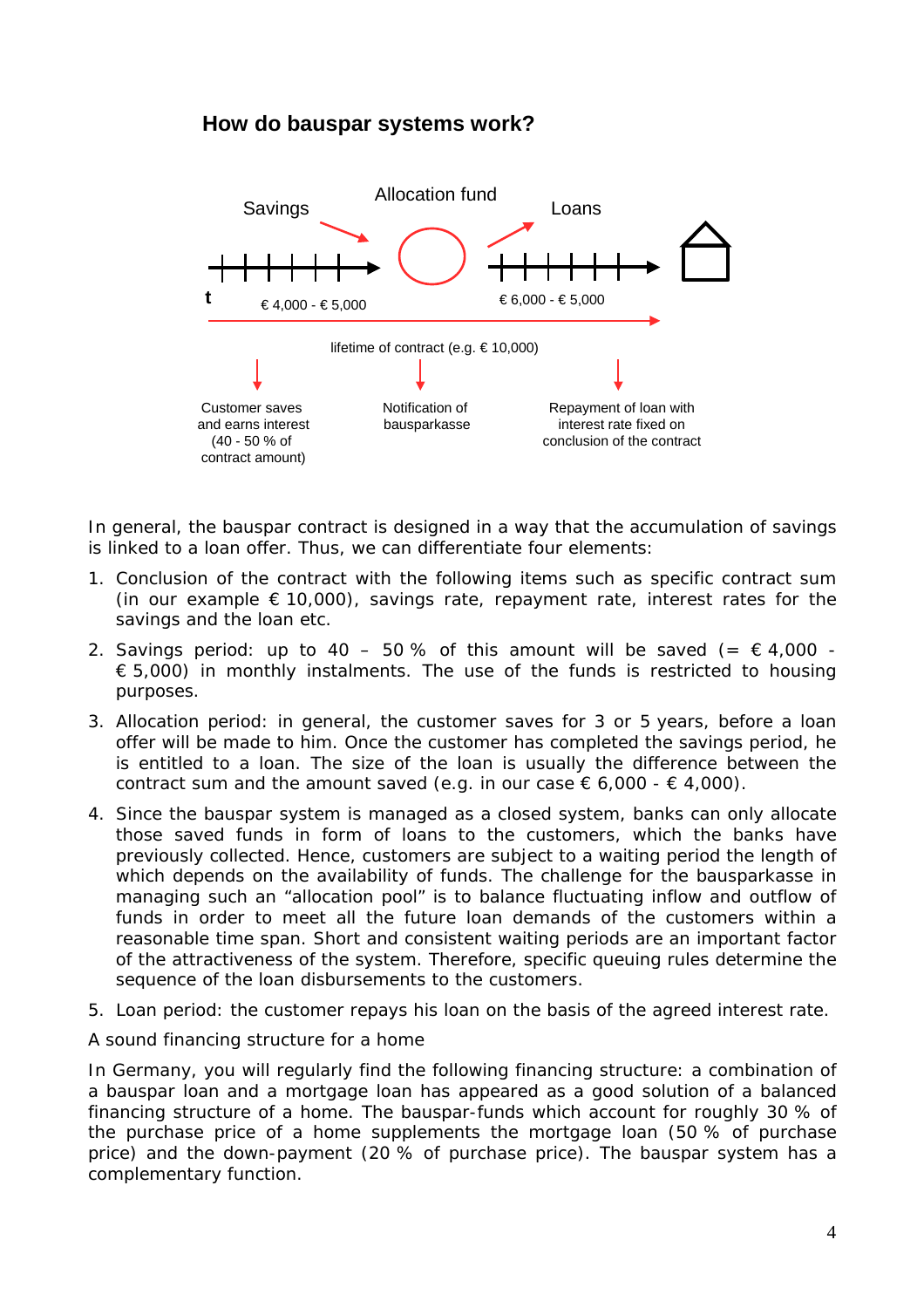*Conclusion:* From a financial perspective, the bauspar contract introduces an option component to the contract. The customer has the right, but not the obligation, to call a loan at pre-specified terms from the bank. Since there is no free lunch, the price for the option is the interest rate in the savings period below market and a possible waiting period in the allocation period. This option may be very valuable to the customer for three reasons: the loan is typically at a below market rate, interest rates are fixed over the whole lifetime of the contract for the savings and the loan (safeness of interest rates) and the customer benefits from a simple underwriting process to receive the loan proceeds. This option may be perceived as very valuable in a market where mortgage loans are not yet generally available i.e. capital markets do not work and many households do not have experience with the formal financial sector.

## **3. General features of bauspar systems in transition economies**

The different features of bauspar systems will be regrouped according to the participating parties: customers, financial institutions and the government. Each member has different expectations and concerns on bauspar systems (overlaps cannot be avoided):



# **General features of bauspar systems in transition Economies**

## *Customers' (households') view:*

- Credit option of the bauspar-contract: the guarantee of a loan for which the customer does not have to qualify at the time of contract completion may have a significant value for him. He is able to demonstrate his creditworthiness through regular savings which the lending bank may regard as a substitute for a lacking credit history. An additional incentive is that banks rarely offer long-term fixed rate loans or offer these only with excessive rates.
- Inflation rate: one precondition for saving activities are stabilising or stable inflation rates. In Belarus, the inflation rate is expected to fall to  $8 - 10\%$ (according to governmental estimates).
- Financing of renovation or modernisation measures: Since the average amount for these project oscillates around  $\epsilon$  3,000 – 6,000, the bauspar loan offers to the customer an interesting alternative because a consumer loan is too expensive.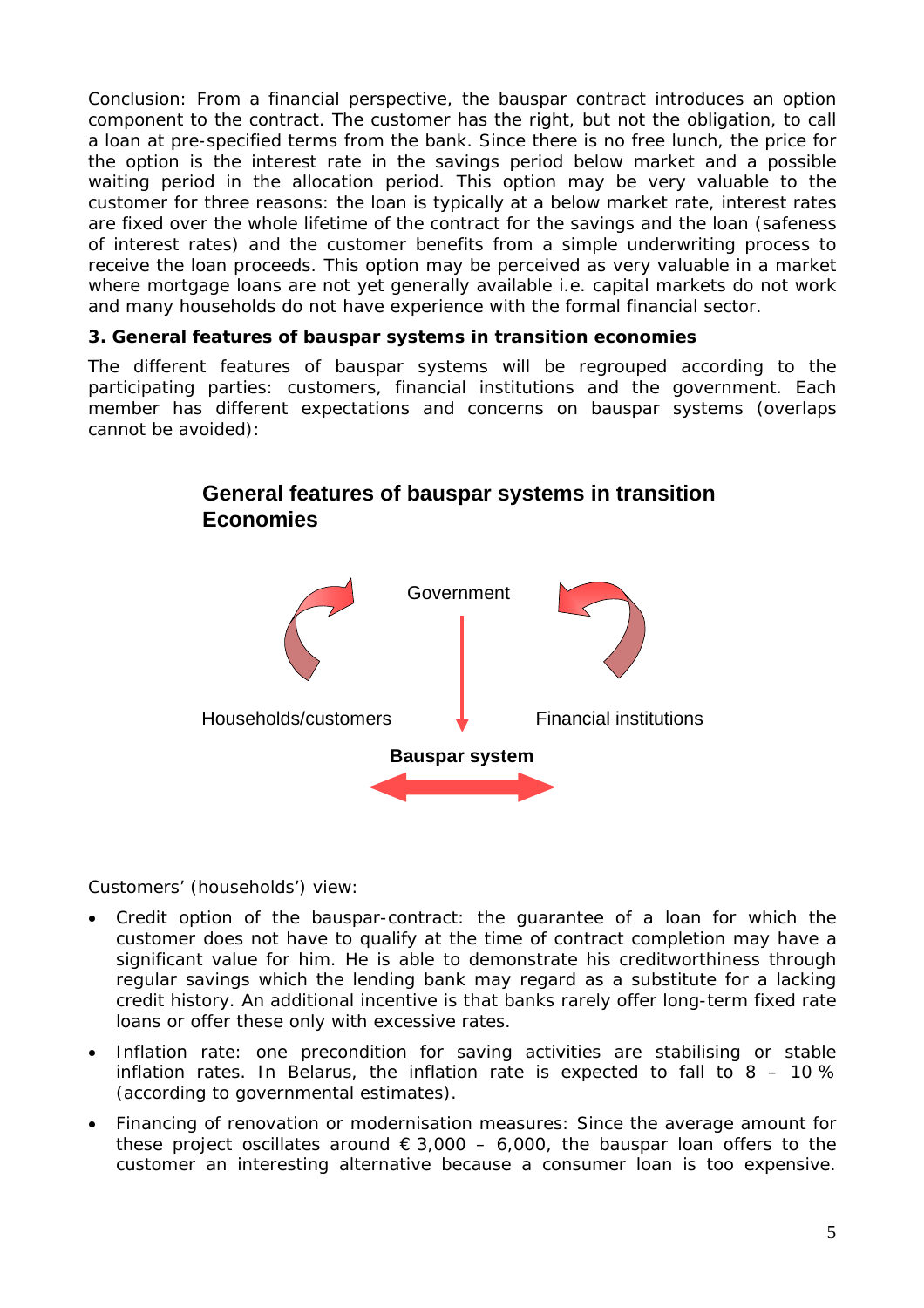Furthermore, a mortgage bank starts lending from  $\epsilon$  50,000 because small loan amounts are not profitable for the mortgage bank.

*Financial institutions which want to offer bauspar-contracts:* 

- Credit risk: the greatest attraction of bausparen for lenders probably lies in their capacity to lower credit risk because a successful saver has demonstrated his ability to budget and set aside a portion of income for savings during an extended period (at least 3 to 5 years). Such behaviour indicates that he will probably be a reliable borrower, too. As a result, lending to a bauspar-client is perceived as less risky than lending to an average borrower. This assumption can be confirmed by surveys from Germany which reveal that people with bauspar-contracts show a lower number of foreclosures sales in comparison with borrowers without a bauspar-contract (as per 1998 0.15 %). Moreover, the default rate of the German bausparkassen was about 0.02 % of their entire loan portfolio.
- Liquidity risk in view of volatile inflation rates i.e. interest rates: the key risk of the bauspar system is liquidity risk, or the risk that banks will have insufficient funds to meet future loan demands. The possibility of a cash shortfall arises when the cash from new deposits and existing loan payoffs is insufficient to fund loan commitments (i.e. loans to savers who have completed the savings period).
- The magnitude of liquidity risk is determined by three factors: First, the duration of the loans and the savings deposits: the longer the maturities of the savings and the loan period the lower is liquidity risk. Second, the loan-to-savings multiple: the larger the multiple, the greater the liquidity risk. Third, the nature of the loan commitment: liquidity risk is lower if the bank determines funding of the loan commitment.<sup>1</sup>
- Interest rate risk is in a closed bauspar-system limited by contract design. Rates on savings and the loan are fixed for the maturity of the contract and do not vary with market conditions. The spread between the interest rate on the savings and the loan is usually 200 - 300 BP, i.e. the credit interest rate is 2 % p.a. and the debit interest rate is 4 – 5 % p.a.<sup>2</sup> In an open bauspar-system (e.g. French épargne logement system) interest rate risk is of greater concern.
- Relationship with the customer: signing a bauspar-contract implies that the bank will enter into a relationship with the customer for at least six years and most often for 15 to 20 years. This long-term link allows for the bank to deepen the relationship and to offer various possibilities for cross-selling. According to the graph, German customers who have acquired a bauspar product, buy at least two to three additional products from the bank, which sells bauspar contracts.

 $\overline{a}$ 

<sup>&</sup>lt;sup>1</sup> Inflation rates have a major impact on the flow of funds into the bauspar system since the bausparkassen offer savings with a below market interest rate. In order to manage liquidity risk, bausparkassen must ensure continued attractiveness to new savers, which is a function of both the savings return and the availability of loans. However, existing contractual obligations will always be met because the allocation fund is filled up by both the savings and redemption payments. This means, the bausparkasse can also use the proceeds from the allocation fund to pay back the savings. As a consequence, a bausparkasse will constantly adapt the bauspar-product to the changing market conditions (inflation rate/interest rate) in which it operates. Therefore, a bausparkasse needs a concept which allow the banks to modify the conditions of the contract in order to meet future demand. However, modifications should only be applied for the next "saver-generation". Otherwise, confidence into the system will deteriorate.

<sup>&</sup>lt;sup>2</sup> Average condition of bauspar contracts in Germany.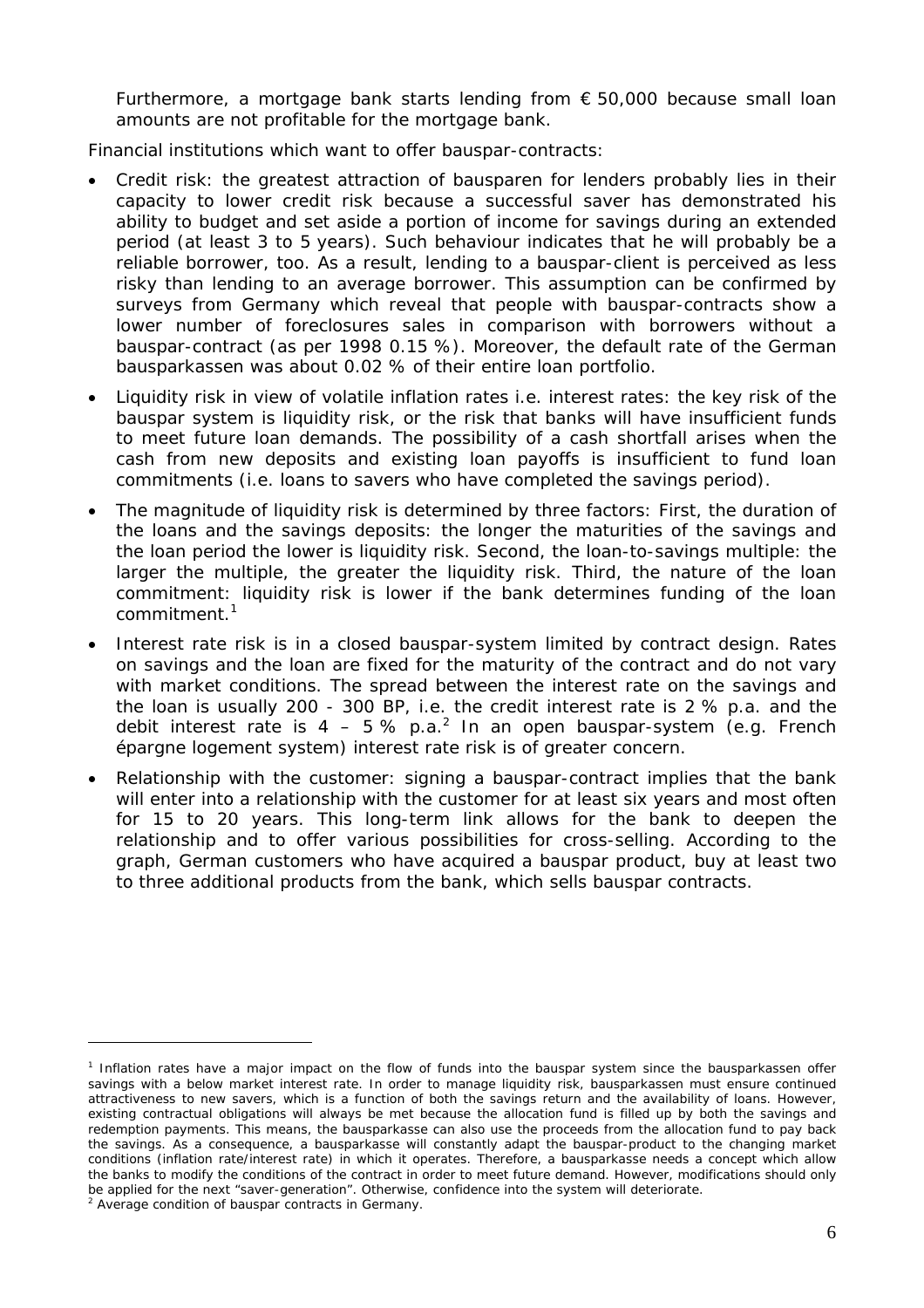**Break-down of product use of banks with bausparkassen subsidiary and banks operating without bausparkassen subsidiary in Germany** (per 2003)



*Government's view:* 

- Mobilisation of funds: the government views bausparen as a useful tool to mobilise funds in order to promote housing output expansion. Bauspar systems are often understood to improve the access to credit for middle and lower income groups because they have the ability to show their financial discipline (through regular savings).
- In this context, the bauspar system can be a means of managing the issue of legal, but undeclared income. To the degree that an individual or couple may sustain a given monthly allocation to savings, they may establish their capacity to sustain a comparable mortgage payment, even if it seems high in terms of their reported salary.
- Subsidies: Governments, which intend to mobilise saving activities, may consider the introduction of subsidies to induce savings activities, especially for middle and lower income groups. The underlying rationale for such a policy is that the linkage between savings and accessing an ownership subsidy may prove very efficient in building up the financial resources of the household before owning a house. Bausparen may be one way of achieving this goal. It is evident that other possibilities also exist
- Subsidies are also aimed at supporting the transformation of short-term savings to long-term savings and investments. Under these circumstances, the government wishes to encourage housing demand which should be relatively independent from the development of market interest rates and cyclical motions.
- The crucial question for the government is the optimum deployment of the subsidies related to budget resources and their effects on housing activities. Two criteria may measure the effectiveness of subsides: relative and absolute magnitude and potential for distortion.
- The introduction of subsidies serves to induce savings activities (start-up effect). However, subsidies should not be used to keep a system running (magnitude). Otherwise, we may observe a substitution effect: people channelling their savings into it in order to receive the subsidy instead of using them for housing purposes.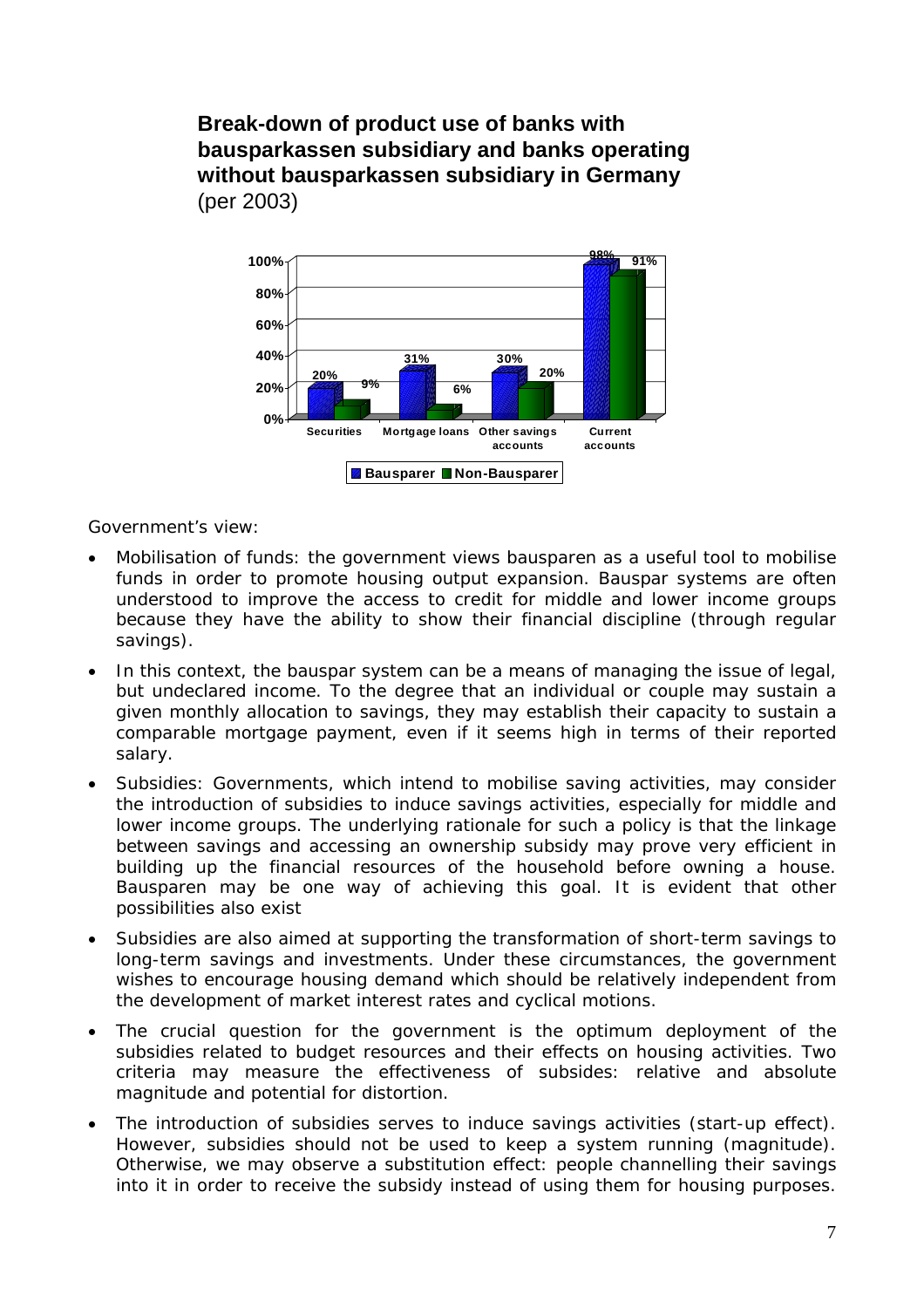We may then observe rent-seeking effects which lead to market distortions (potential for distortion). The money once spent in order to serve a well-accepted goal will be wasted. Therefore, the system should be self-sustainable. For example, subsidies should be linked to the use of the funds for housing purposes. If real interest rates are expected to decline and the probability of macroeconomic shocks is judged to be low, a lowering of the subsidy should not be excluded.

- Stability of the bauspar system: long-term obligations require special protection so that customers are willing to entrust their savings to a bank because failures where depositors have lost money may have a lasting impact on the savings willingness and the viability of the institutions which administer them. Furthermore, the stability and attractiveness also depends on how people perceive the government's conception of the bauspar system and how these institutions deliver the loan. Therefore, regulations must ensure that the bausparkassen are well managed.
- Integration of bauspar system in financial markets: the establishment of the bauspar system should be consistent with the trend towards integration of financial markets. Specialised institutions may be viewed as an impediment to integrated financial markets because this approach implies less diversification and reduced cross-selling opportunities. Liquidity must be managed and monitored more carefully because of fewer possibilities to evade macroeconomic shocks. Furthermore, they cause additional costs to the institutional participants because the banks must be separately capitalised and competent staff in the supervisory bodies is needed to ensure the functioning and the stability of these banks.

On the other hand, a clear focus may guarantee best that the flow of funds collected by them will be dedicated to housing purposes. Specialised institutions also underline the strict mutuality and transparency of the system: almost all funds come from savers (mutuality) and may be used only for housing loans (transparency). Since the bauspar funds are clearly separated from other activities, the supervisor can monitor flow of funds more easily.

## **4. Examples of implemented bauspar systems**

The following countries have adopted bauspar systems comparable to the German bausparkassen model: Czech Republic, Slovakia, Hungary and Croatia. Operations of bausparkassen have started in Romania in 2004. Outside Europe, the bausparkassen have expanded to India. In China, activities have been launched this year. The introduction of bauspar systems has also been discussed in the Baltic States, Bulgaria, Serbia, Ukraine, Russia, Kazakhstan, Armenia and Azerbaijan.

Before tackling the question of how bauspar systems have been implemented in housing finance markets and what has been their outcome, I would like to briefly explain why bausparen has emerged in Germany.

Since conditions in Belarus may be comparable to those in Germany one hundred years ago, the evolution of the German housing finance market may serve as a good example how to present housing finance solution to households, lenders and the government in Belarus. Berlin, which became the capital of the new Germany in 1870, attracted many investors. Poor housing and working conditions became the rule for the average worker. They lived in the so-called backyards in humid flats (the house at the front of the streets were reserved for the upper class).

Having its roots in the United Kingdom about 300 years ago (Ketley's Building Society in 1775), bausparen provided a sensible solution in view to the severe housing shortage and the restricted access of lower to middle income groups to housing finance. Founded as mutual self-help organisations, these "savings community"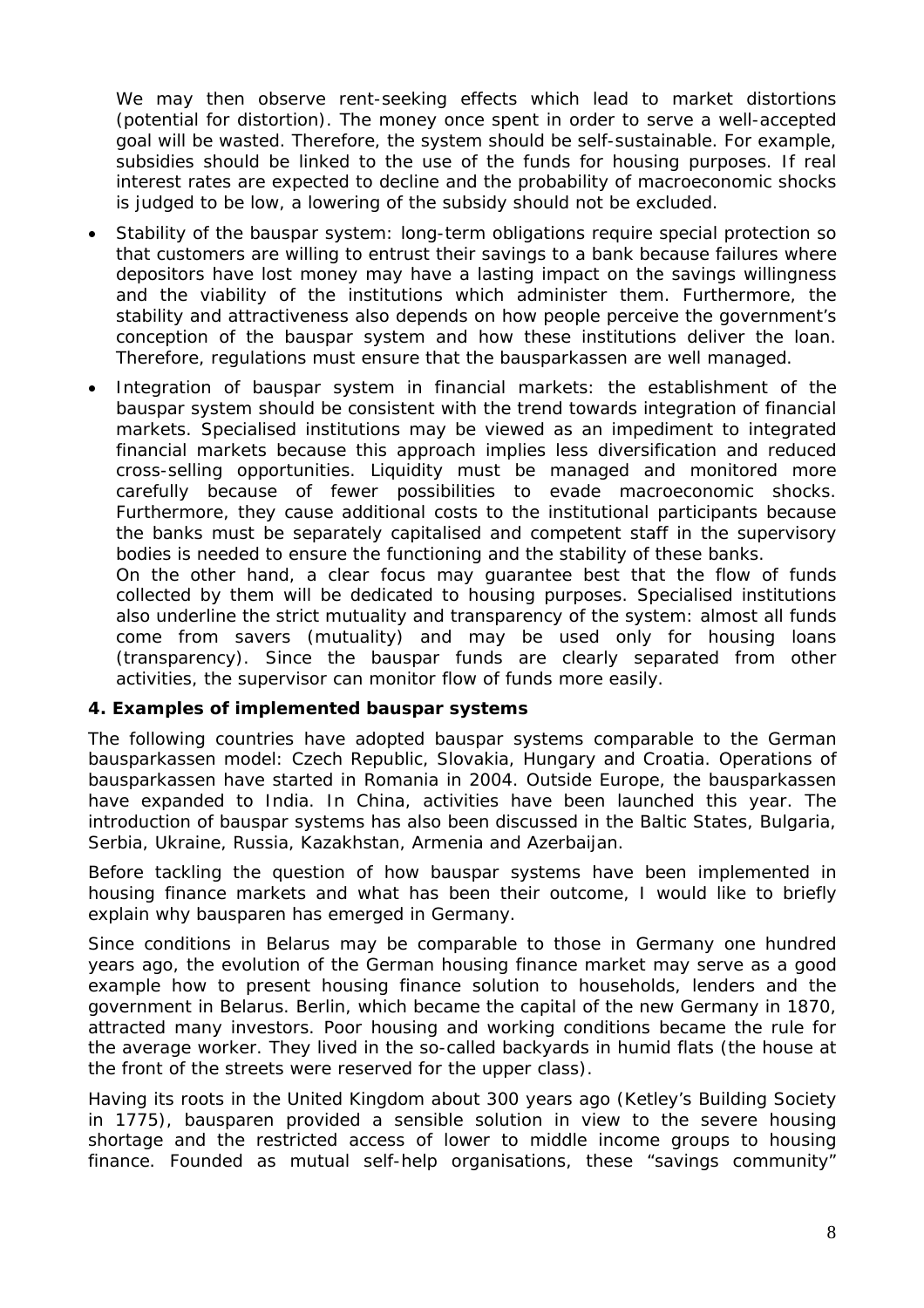became very attractive to the people which allowed them to regularly save and receive a loan according to pre-determined queuing rules.

Initially, bausparkassen offered complete home financings like ordinary mortgage banks. However, this business model was restricted by the saver's capacity and persistence. This restrictions became even clearer since the waiting periods became longer. Even if the offer of complete home financings was the result of the situation after World War I, the bausparkassen started specialising on loans secured by second ranked mortgages: universal banks and mortgage banks granted mortgage loans up to an LTV ratio of 60 %. Bausparkassen granted loans with an LTV ratio between 60 % and 80 %. The remaining 20 % of the price for a home constituted the downpayment. This "division of labour" between commercial banks and mortgage banks (home financings secured through first ranked mortgages) and bausparkassen (home financings secured through second ranked mortgages) has emerged and proven rather successful and was later confirmed by the government in its legislation for mortgage banks and bausparkassen (it is still working in that way today).

It is now interesting to explore how the bauspar systems have reacted to the criteria formulated above:

## *Bausparen in Germany*

- Households:
	- Attractiveness of product: the market share is roughly 30 % (2002); since 1948, the bausparkassen have disbursed loans exceeding € 700 billion which have been invested in the construction of more than 14m homes. Every third person in Germany has a bauspar contract (about 26m contracts). Since the end of the 1990s, bausparkassen have managed to attract a rising volumes of contracts, especially since Germany has fallen into recession because people seek secure investments.
- Financial institutions:
	- Provider: bausparkassen operate as specialised institutions.
	- Relationship with the customer: bauspar contracts are part of the allfinance strategy of nearly all commercial banks in Germany which shows the still ongoing viability of the system.
	- Credit risk: despite recession in Germany, the default rate of bausparkassen customers has only risen from 0.02 % as per 2001 to 0.04 % as per September 2003.
	- Liquidity risk: bausparkassen are not obliged to fund the bauspar-loan at a particular date. The average waiting period for loan allocation is currently zero (after the savings period). Liquidity management may be more transparent because funding beyond the pool will be visible in the balance sheet.
	- Interest rate risk is limited by contract design because rates are fixed during whole lifetime of contract.
- Government view
	- As for mobilisation of funds, the bauspar system has proven as an effective tool. Bauspar funds were involved in the construction of 13 mio. dwellings since 1948.
	- Subsidies: payment is subject to income thresholds (taxable income up to € 25,600 for single person and  $€ 51,200$  for married couple). Bonus is 8.8 % of annual savings up to a maximum of  $\epsilon$  512 (single person) or  $\epsilon$  1,024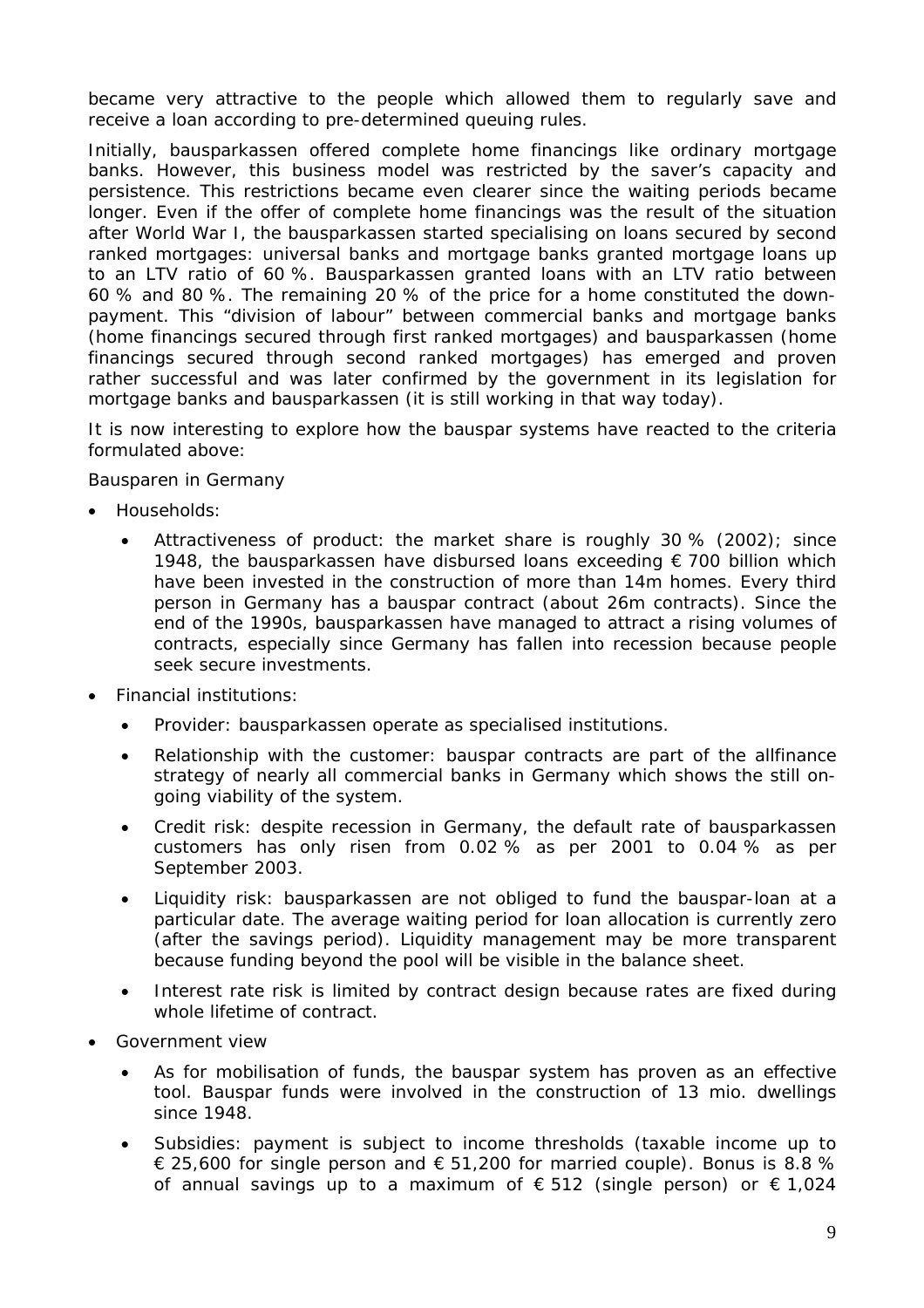(married couple). Thus, the bonus amounts to  $\epsilon$  45.06 and  $\epsilon$  90.11 respectively. Furthermore, funds are to be placed for 7 years in the bausparkassen in order to receive the subsidy. There are no tax exemptions. Subsidies target lower and middle incomes groups. The payment of the premium is not regulated in the bausparkassen act, but in a different act called the act on savings premium dedicated to housing (Wohnungsbauprämiengesetz). This act is also aimed at supporting other savings models dedicated to housing with a premium. To date, the bausparkassen have been the only financial institutions which offer such products.

- Stability: the bauspar system has contributed to stable financing structures. Even in times of economic decline, no massive rise of foreclosures sales has been observed Many banks require a bauspar contract for the mortgage loan.
- Integration in financial markets: most of the bausparkassen are subsidiaries of commercial banks which indicates their importance as a distribution outlet.

#### *Bausparen in Slovakia*

Housing construction financing is offered by bausparkassen, mortgage banks and the State Housing Development Fund (SHDF), a state-owned entity. The following graph gives an overview about their respective loan delivery (from 1996 – 2002):



#### **Table: Housing Finance Volumes in SKK billion of banks, bausparkassen and the SHDF (1996 – 2002); source: OECD, author's calculations.**

To date, bausparkassen have emerged as the most important providers of housing finance. The 3 bausparkassen, which operate in Slovakia, have achieved a total financing volume of  $\epsilon$  2,063.7 mio. The ratio of granted housing loans to the volume of received housing bauspar-deposits amounts to 98 %. The figure means that 98 % of savings received (including subsidies) are disbursed in form of housing loans to the customers of the bausparkassen. Interest rates on savings vary between 2 % and 4.5 % p.a. (market rates oscillate between 3 % and 6 % p.a.). Interest rates on bauspar-loans fluctuate between 2.75 % and 6 % p.a. (interest rates for mortgage loans between 7.5 % and 9 % p.a. excluding interest rate subsidies). Usually, terms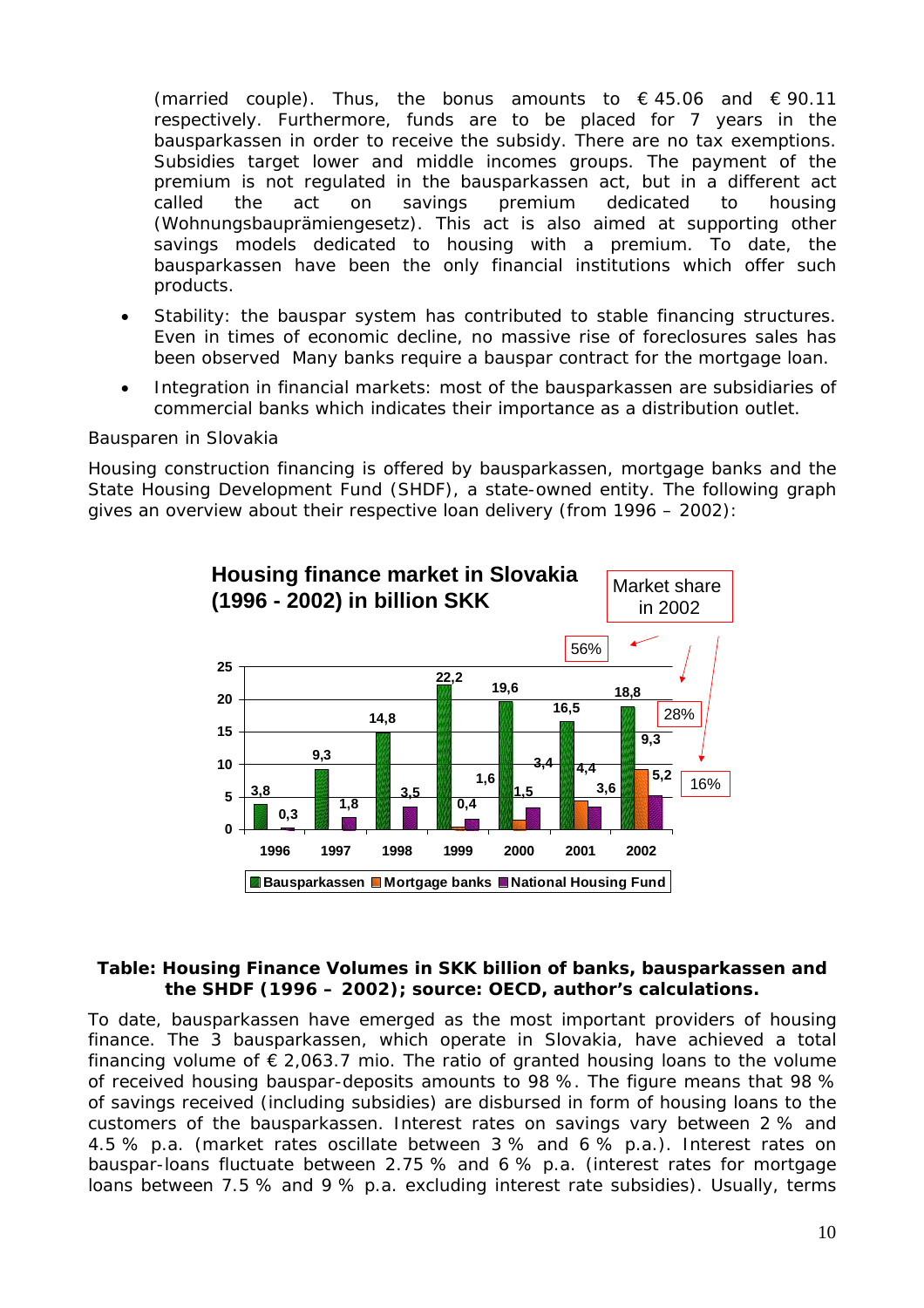of bauspar-loans vary between 8 and 20 years. Funds are used for renovation/modernisation (37%), construction (23%) and purchase of home (40%).

A rising volume of mortgage loans granted through banks and mortgage banks has emerged since 1999 when the government has introduced interest rate subsides. To date, the subsidised loans have accounted for more than half of all mortgage loans granted. Until the introduction of the interest rate subsidy, the volume of granted mortgage loans has been negligible (compared to other commercial activities of the banks).

The establishment of the State Housing Development Fund (SHDF) is aimed at extending government aid to the improvement of the housing stock. The SHDF mainly grants advantageous long-term loans and non-recurring bonuses for the construction of dwellings or renovation/modernisation of houses. Since its inception in 1996, the government has channelled through the SHDF funds in the form of direct subsidies of € 288 mio. to Slovakian citizens.

The three participating parties have the following experiences with the bauspar system:

- Households
	- Rising contract volumes and loan disbursements show a wide acceptance of the population. About 60 % of the bauspar customers conclude a new contract after completion of the previous contract. Bausparkassen are considered stable.
	- Attractiveness of product: about 2.6 mio. Slovaks have concluded a bausparcontract (about 50 % of the population).
	- Concerns about inflation: favourable macroeconomic conditions have encouraged growth of bauspar-funds.
- Financial institutions
	- Bausparkassen have offered a alternative for ordinary bank financings. Customers mainly derive from middle and lower income groups. A balanced risk structure prevails. The default rate of all bausparkassen amounts to 0.56 % of their whole portfolio.
	- Provider: bausparkassen operate as specialised institutions
- Government:
	- Mobilisation of funds dedicated to housing has been effected.
	- Subsidies: the government has adapted the subsidy payments according to the development of the inflation rate and the bausparkassen. Subsidies have proven to be a beneficial catalyst to starting the system.
	- Integration in financial system: currently, bausparkassen are the only working loan providers for housing purposes. Especially of middle and lower income groups face difficulties obtaining a mortgage loan from a commercial bank.

#### *Recent developments of implemented bauspar systems in India and China*

In India, there is a large gap (55m) between the existing housing stock and the demand for new houses; the demand for new dwellings is expected to further increase by 20m units a year (in addition to the already existing gap). Especially low and middle income groups have no access to housing loans. In this context, microentrepreneurs (shop keepers, craftsmen, carriers etc.) have difficulties to prove a steady income. Through the savings mechanism of the bauspar system, they are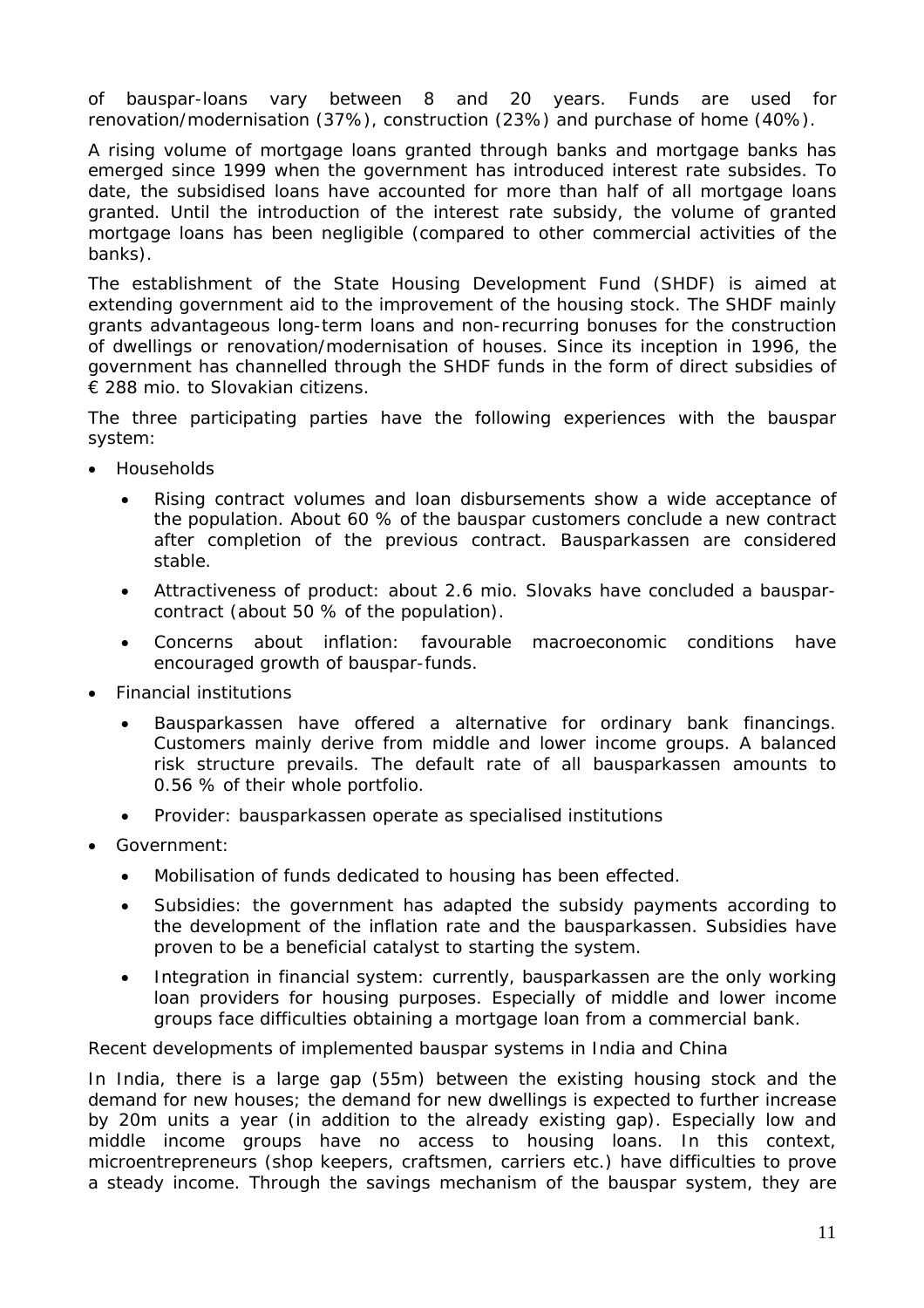able to build up a stable payment history. A fully-fledged implementation of the bauspar system has taken place in March 2003. It is expected that the bauspar system attracts about 250,000 new customers per year.

In China, the housing market is expected to grow by 10% annually (which is equivalent to about €1.3billion). The purchase price of an apartment (about 80 square metres) amount to €25,000.00. The average annual income is €3,800.00. The government wants the citizens to do their own provisions for housing finance. Therefore, citizens are in need of mechanisms which manage savings accounts and grant loans. The bauspar system has been effective in the province Tianjin since the beginning of 2004. Experts reckon that the contract volume in the next 3 years is likely to rise up to 160,000 (which corresponds to an expected financing volume of more than €1billion).

## **5. General evaluation and conclusion**

Bauspar systems are aimed at increasing savings, indicating the creditworthiness of the future borrower and thereby channelling loans with an interest rate below market to housing (in order to complement market rate financing). In this context, bausparkassen have specialised in mortgage loans secured through second ranked mortgages and in granting loans to middle and lower income groups who often have no suitable access to credit mainly because of a lacking down-payment.

The implementation of bauspar system in a transition economy requires a thorough evaluation of every feature of the system since households (customers), financial institutions and governmental bodies enter into long-term relations:

#### *Households (customers):*

Bauspar-contracts facilitate the accumulation of funds and offer the prospect of a lowinterest loan. They promote savings discipline and provide a concrete goal that many households consider important.

Furthermore, they offer better access to credit which is particularly important for low and middle income groups because they have the ability to prove their financial discipline (through regular savings). As a result, they benefit from a better creditworthiness towards the bank (achievement of more favourable credit scores), particularly in countries with poorly functioning legal conditions.

Bauspar systems also provide a buffer in case of difficulties: if a property is 100 % financed through mortgages, no room for manoeuvre will be left in case of declining house prices. The situation may worsen if customers have not agreed on fixed interest rates or if the fixed interest-period expired and they face higher interest rates for the next period.

High inflation rates may lead to longer waiting periods if the inflow of funds into the bausparkassen slows down.

In Belarus, borrowers also need money to finance the modernisation of renovation of their dwellings. These activities usually require lower demand for financing. In this context, bausparen offers an alternative since small loan amounts are available at reasonable prices.

#### *Financial institutions:*

For financial institutions, which envisage the implementation of bausparen, the system can help to overcome the severe information asymmetries they face in transition or developing countries where there are usually no retail financial markets, weak legislation and problematic income reporting. Bauspar systems are very effective in screening, monitoring and establishing the reputation of steady savers as future